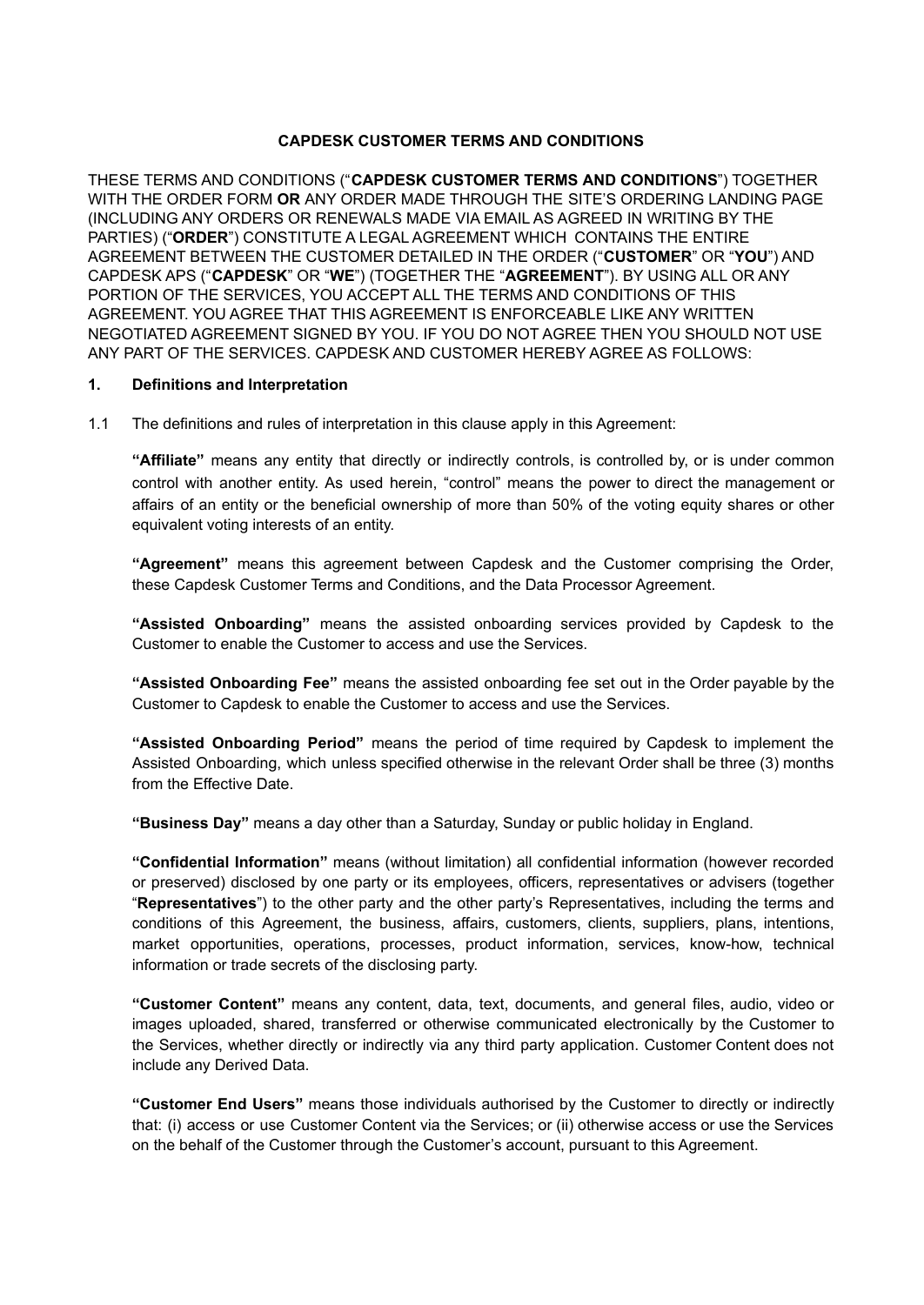**"Data Processor Agreement"** means the data processor agreement located at [www.capdesk.com/dpa](https://www.capdesk.com/dpa), as it may be updated by Capdesk from time to time which is incorporated into this Agreement by reference.

**"Data Protection Legislation"** means all applicable data protection and privacy legislation in force from time to time including the General Data Protection Regulation ((EU) 2016/679) which apply to the processing of personal data pursuant to this Agreement as further detailed in the Data Processor Agreement.

**"Derived Data"** means any data which is derived from the Customer's or the Customer End User's use of the Services or the processing of Customer Content, which shall include: (i) any data which is processed and stored as mathematical constructs; (ii) statistical or aggregated data; and (iii) any other analytical and marketing data such as number and duration of user sessions and page visits, and technical reports on the performance of the Services. Derived Data shall not include personal data, except where such personal data has been anonymised.

**"Documentation"** means those printed or online instructions, manuals, screens and diagrams distributed or otherwise provided by Capdesk from time to time that pertain to the Software or use of the Services.

**"Effective Date"** means the effective date of this Agreement as set out in the Order and if not specified shall be the date on which the Customer subscribes to the Services in the Order.

**"Fees"** means the Subscription Fees and if applicable, the Assisted Onboarding Fee, and any other additional fees as agreed by the parties, as set out in the Order or in writing as agreed by the parties.

**"Improvements"** means any adaptations, modifications, improvements, enhancements, revisions and anything analogous to the same in relation to the Software or the Services in any form or medium whatsoever.

**"Intellectual Property Rights"** means patents, rights to inventions, copyright and neighbouring and related rights, trade marks and service marks, business names and domain names, rights in get-up and trade dress, goodwill and the right to sue for passing off or unfair competition, rights in designs, database rights, rights to use and protect the confidentiality of confidential information (including know-how and trade secrets) and all other intellectual property rights, in each case whether registered or unregistered and including all applications and rights to apply for and be granted, renewals or extensions of, and rights to claim priority from, such rights and all similar or equivalent rights or forms of protection which subsist or will subsist now or in the future in any part of the world.

**"Privacy Statement"** means the Privacy Statement located at [www.capdesk.com/privacy](https://www.capdesk.com/privacy), as it may be updated by Capdesk from time to time.

**"Services"** means access to the Software, whether provided to the Customer via the Site, and any other services (business, technical, or other), provided to the Customer by Capdesk.

**"Site"** means [www.capdesk.com](http://www.capdesk.com) or any other website operated by Capdesk through which the Services are delivered to the Customer from time to time.

**"Software"** means Capdesk's equity management software as a service solution.

**"Subscription Fees"** means the subscription fees set out in the Order payable by the Customer to Capdesk for use of the Services.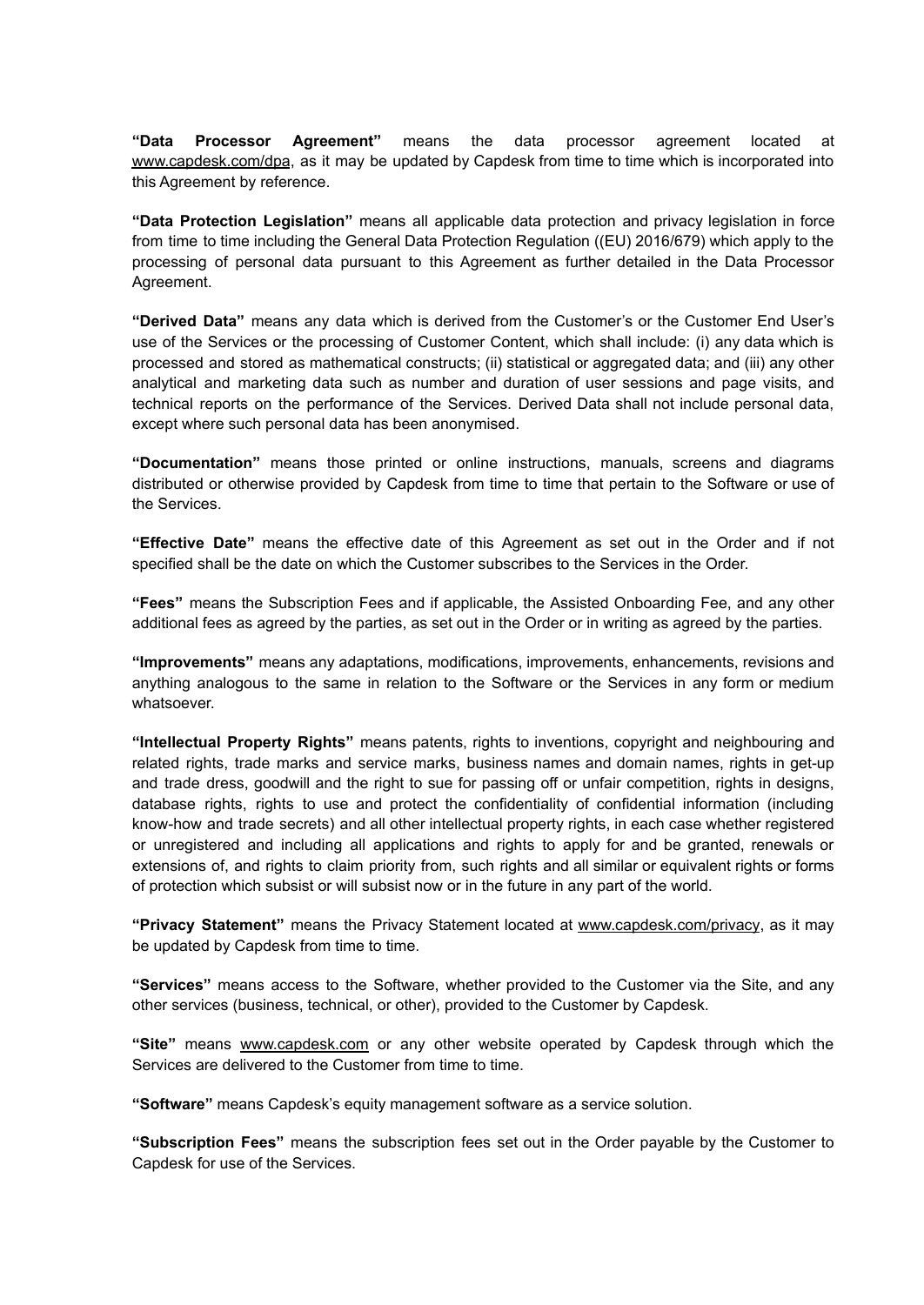**"Term"** means the term of this Agreement as specified in the Order and if not specified shall commence on the Effective Date and continue for an initial term of 12 months ("**Initial Term**") unless terminated earlier in accordance with this Agreement. The Initial Term shall automatically renew for successive periods of 12 months (each a "**Renewal Term**"), unless either party provides written notice of non-renewal to the other party at least thirty (30) days before the end of the Initial Term or the then current Renewal Term (as applicable). The Initial Term and the Renewal Term(s) together constitute the Term.

**"Terms of Use"** means the Terms of Use policy located at [www.capdesk.com/terms](https://www.capdesk.com/terms), as it may be updated by us from time to time.

**"Uptime Percentage"** means 100 % minus the proportion of Services downtime in any given calendar month divided by total uptime in a month. Downtime shall mean when the Services are unavailable for any reason, as indicated by the Software user interface being inaccessible for any Customer End User interaction and the Software server returning http statuses of 503.

**"Virus"** means any thing or device (including any software, code, file or programme) which may: prevent, impair or otherwise adversely affect the operation of any computer software, hardware, network, data or the user experience, including worms, Trojan horses, viruses and other similar things or devices.

1.2 In this Agreement: (i) clause, schedule and paragraph headings shall not affect the interpretation of this Agreement; (ii) unless the context otherwise requires, words in the singular shall include the plural and in the plural shall include the singular; (iii) a reference to writing or written includes e-mail; (iv) any words following the terms including, include, in particular for example or any similar expression shall be construed as illustrative and shall not limit the sense of the words, description, definition, phrase or term preceding those terms.

#### **2. Scope and Access to the Services**

- 2.1 Subject to the Customer paying the Fees in accordance with this Agreement, Capdesk hereby grants to the Customer a non-exclusive, non-transferable, non-sub licensable right for the Customer and the Customer End Users to access and use the Services during the Term in accordance with this Agreement and solely for the benefit of the Customer's internal business operations.
- 2.2 The Customer shall not access, store, distribute or transmit any Viruses or any material during the course of its use of the Services that is unlawful, harmful, infringing, offensive, discriminatory, or which facilitates illegal activity or depicts sexually explicit images or causes damage or injury to any person or property. Capdesk reserves the right, without liability or prejudice to its other rights to the Customer, to disable the Customer's or Customer End User's access to the Service and remove any Customer Content or other material that breaches the provisions of this clause 2.2.
- 2.3 Except as may be allowed by any applicable law which is incapable of exclusion by agreement between the parties, and except to the extent expressly permitted under this Agreement, the Customer shall not, and shall not attempt to, copy, modify, duplicate, create derivative works from, frame, mirror, republish, download, display, transmit, or distribute all or any portion of the Software or Services in any form or media or by any means; or attempt to reverse compile, disassemble, reverse engineer or otherwise reduce to human-perceivable form all or any part of the Software or Services.
- 2.4 The Customer shall not, and shall not attempt to: (i) access all or any part of the Services in order to build a product or service which competes with the Services; (ii) make the Services available to any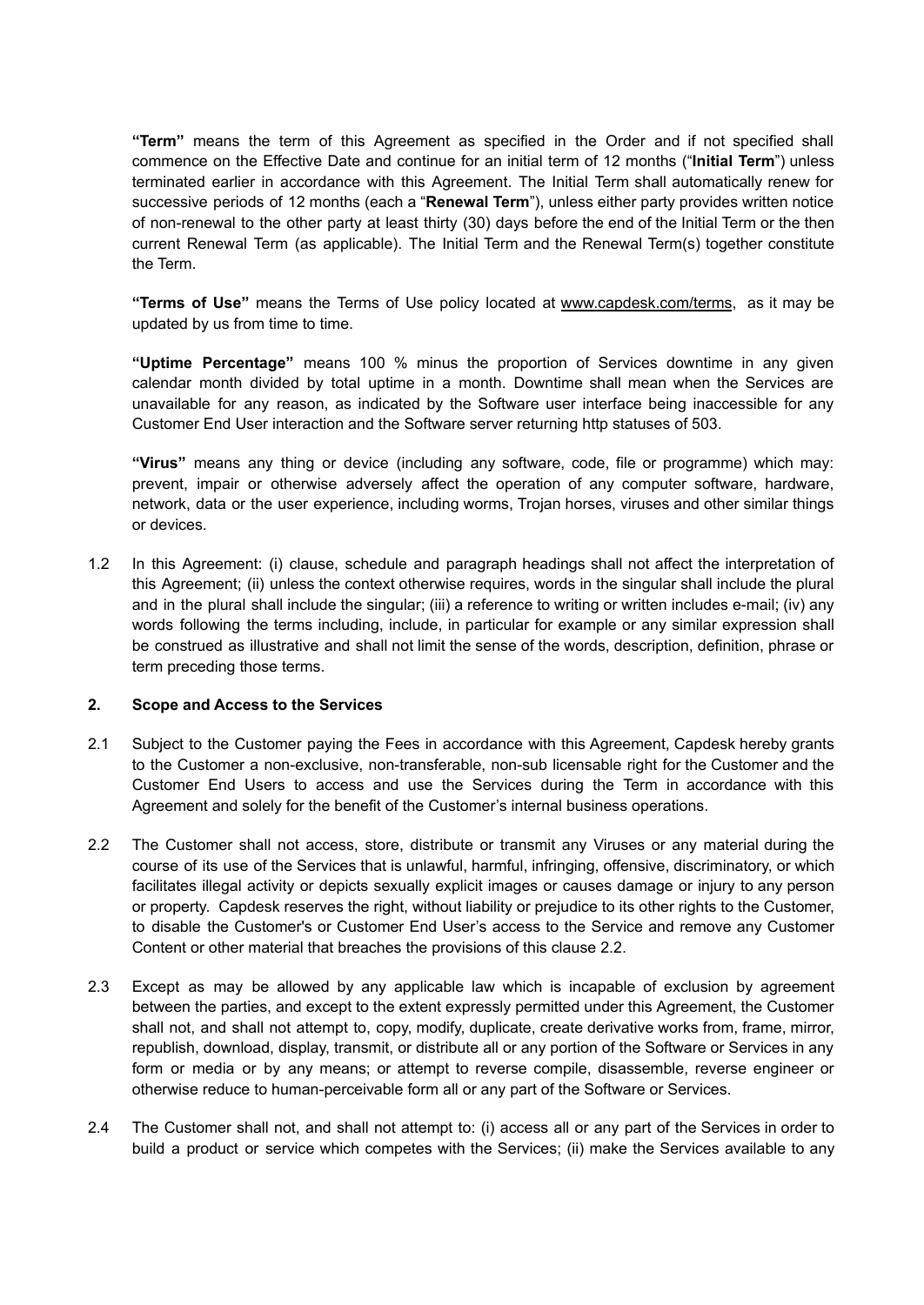third party except to authorised Customer End Users; or (iii) attempt to obtain, or assist third parties in obtaining, access to the Services, other than as provided under this clause 2. Your username and password and any other security information generated by the Services (such as invitation tokens) are for your internal use only, and you will not disclose them to any unauthorised third party.

- 2.5 The Customer shall and shall procure that each Customer End User comply with the Terms of Use and shall use all reasonable endeavours to prevent any unauthorised access to, or use of, the Software and the Services and, in the event of any such unauthorised access or use, promptly notify Capdesk. The Customer shall and shall procure that each Customer End User keep secure all usernames and passwords for use of the Services and each Customer End User shall keep all such Customer account credentials confidential. Customer shall be solely responsible for all activities that occur whilst the Customer account details are being used. If you become aware of, or believe there has been, any breach of security in respect of any of your information stored on the Site, such as the theft or unauthorised use of such Customer account credentials, you will notify Capdesk immediately.
- 2.6 Unless specified otherwise in the Order, the rights provided under this clause 2 are granted to the Customer only and shall not be considered granted to any Affiliate. If the Customer is permitted to make the Services available to its Affiliates in the relevant Order, Customer shall: (i) be responsible for the Fees and all acts and omissions of its Affiliates (and their users); (ii) be liable for ensuring that its Affiliates (and their users) comply with the terms of this Agreement; and (iii) ensure that any rights or remedies arising in connection with this Agreement will be actionable against Capdesk solely by Customer and not by any Affiliate except that Customer will be entitled to treat losses of its Affiliates as if they are losses of Customer. Any limitations or exclusions of liability contained herein shall be deemed to apply to the Customer and its Affiliates in aggregate.

#### **3. Customer Content & Derived Data – Security & Privacy**

- 3.1 The Customer shall own all right, title and interest in and to all the Customer Content and shall have sole responsibility for the legality, reliability, integrity, accuracy and quality of the Customer Content.
- 3.2 Capdesk may track and analyse the Customer's and any Customer End User's use of the Services for the purposes of security and to help Capdesk improve the Services and the Software.
- 3.3 Capdesk may use the Customer Content to provide the Services and to improve the performance and functionality of the Software, including for developing Improvements, updates, upgrades, modifications, and derivative works thereof. Capdesk shall own all rights, title and interest in and to all of the Derived Data. Any personal data contained in your Customer Content or generated by the Software shall be processed by Capdesk in accordance with the Data Processing Agreement, which is in addition to, and does not relieve, remove, or replace, each of the parties' obligations or rights under the Data Protection Legislation.
- 3.4 Capdesk may identify complementary services provided by its partners and relevant third parties, which would benefit Customer and may notify the Customer of such services. With the Customer's permission, Capdesk shall share the contact data of the Customer with such third parties, as further explained in the Privacy Statement.
- 3.5 Capdesk will use all reasonable endeavours to implement appropriate technical and organizational security measures to secure your Customer Content against any accidental loss, theft, or unauthorized access or disclosure, including encryption and regular backups as further detailed in the Data Processing Agreement.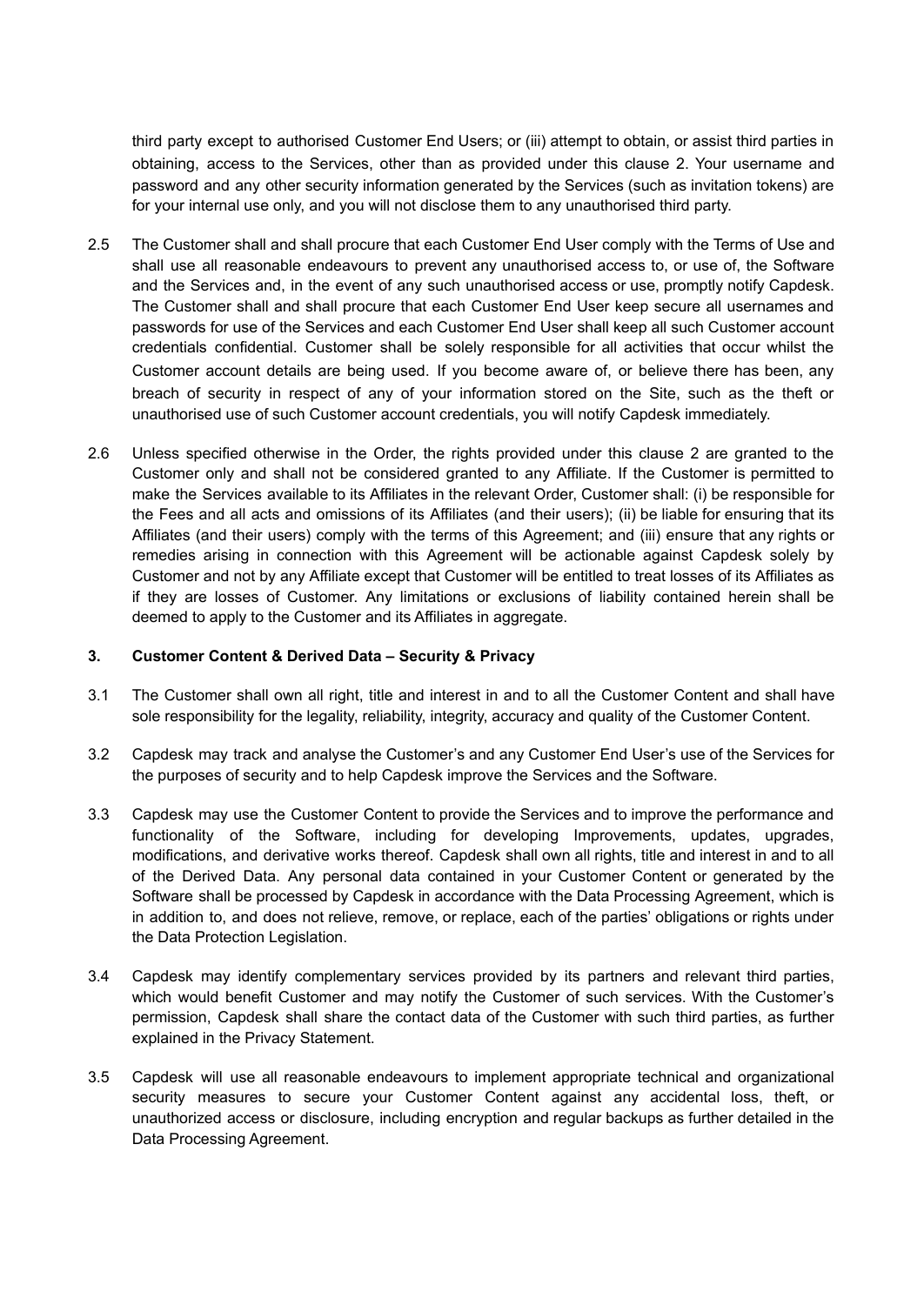3.6 The Customer hereby indemnifies Capdesk from and against all losses, damages, liabilities and claims, arising from or in relation to any third party claims that the processing and use of the Customer Content in accordance with this Agreement infringes or misappropriates any third party rights or breaches Data Protection Legislation.

# **4. Capdesk's Obligations**

- 4.1 Capdesk shall: (i) provide the Services and Assisted Onboarding (if applicable) to the Customer on and subject to the terms and conditions of this Agreement; and (ii) make the Services available and provide the levels of support in accordance with the Documentation and clause 4.4.
- 4.2 The Services are continually under review and their features and functionality may change throughout your Term and Capdesk may modify or discontinue any of the Services (in whole or in part) at any time. We will use all reasonable endeavours to give you thirty (30) days' written notice of any substantial change to or substantial discontinuation of, whether temporary or permanent, the Services. If you do not wish to continue using the Services as a result of the substantial change to or substantial discontinuation of the Services as notified to you, you may terminate this Agreement on thirty (30) days' written notice to Capdesk and you shall be entitled to a pro-rated refund of any unearned, pre-paid Fees in respect of the Services as at the date of termination. This termination right is your sole and exclusive remedy if you do not wish to continue using the Services after a substantial change to or substantial discontinuation of the Services. If you continue to use the Services, you will be deemed to have accepted any such substantial change to or substantial discontinuation of the Services.
- 4.3 Capdesk shall not be liable for any failure of the Services to comply with the features and functionality specified in the Documentation, which is caused by use of the Services contrary to Capdesk's instructions, or modification or alteration of the Services by any party other than Capdesk or Capdesk's duly authorised contractors or agents. If the Services do not conform with the features and functionality specified in the Documentation, Capdesk will in its sole discretion correct any such non-conformance, or provide the Customer with an alternative means of accomplishing the desired performance. Such correction or substitution constitutes the Customer's sole and exclusive remedy for any non-conformance. Notwithstanding the foregoing: (i) the Customer acknowledges and agrees that the Services will evolve over time and that functionality may be added and removed from time to time in accordance with clause 4.2; (ii) Capdesk does not warrant that the Customer's use of the Services will be uninterrupted or error-free; or that the Services and/or the information obtained by the Customer through the Services will meet the Customer's requirements; and (iii) Capdesk is not responsible for any delays, delivery failures, or any other loss or damage resulting from third parties or third party applications or the transfer of data over communications networks and facilities, including the internet, and the Customer acknowledges that the Services may be subject to limitations, delays and other problems inherent in the use of such communications facilities.
- 4.4 Subject to the terms and conditions of this Agreement, Capdesk shall use all reasonable endeavours to provide reasonable levels of support on Business Days during normal business hours (which for the purposes of this Agreement shall be 0900 – 1700 GMT) ("**Support Hours**") and make the Services available in accordance with the Uptime Percentage, as more fully set out in our Service Commitments, see [https://www.capdesk.com/service-commitments.](https://www.capdesk.com/service-commitments) Customer may contact Capdesk's support desk and Capdesk shall use reasonable endeavours to respond to Customer in a timely manner within the Support Hours.

## **5. Customer's Obligations**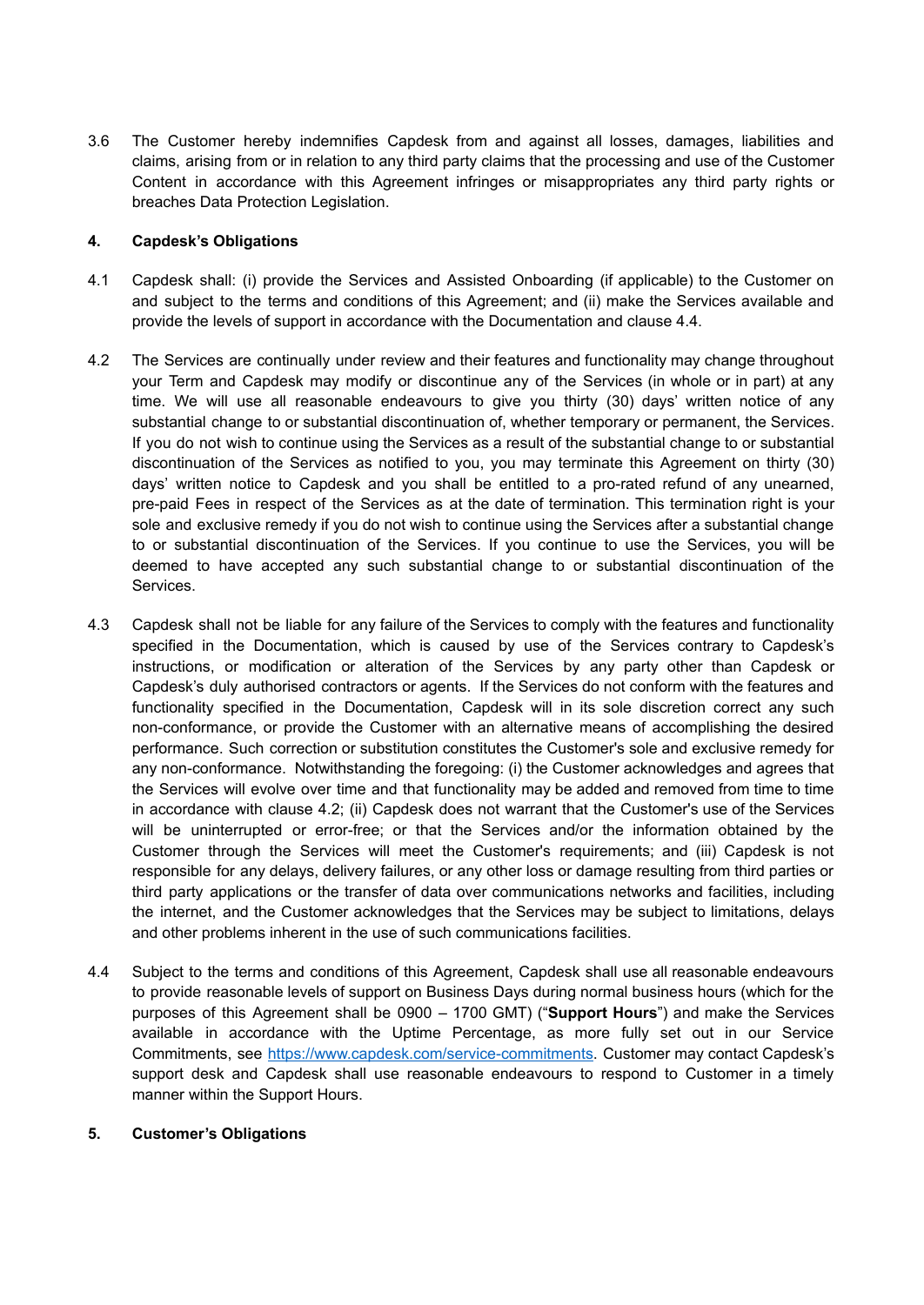- 5.1 The Customer shall provide Capdesk with all necessary co-operation in relation to this Agreement and all necessary access to information as may be required by Capdesk to fulfil its obligations under this Agreement, including granting Capdesk full and unrestricted access to Customer's account in order to provide support or fix any errors. The Customer shall carry out all of its responsibilities in this Agreement in a timely and efficient manner.
- 5.2 The Services may enable Customer End Users to share Customer Content or invite third-party users to use and access the Services. Such third-party users may access, view, download, and share Customer Content, or receive Customer Content via email (such emails may be sent on Customer's behalf, provided that any such emails sent on the Customer's behalf are sent solely as required for the Services to properly function in accordance with the Documentation). Customer understands and agrees that: (i) it is solely Customer's, and its Customer End Users', choice to share Customer Content, and consents to the Services sending any emails on its behalf; (ii) Capdesk cannot control third parties with whom Customer or Customer End Users have shared Customer Content; and (iii) Customer and/or its Customer End Users are solely responsible for their sharing of any Customer Content through the Services (including without limitation, where the Services send emails on the Customer's behalf in accordance with this clause 5.2).
- 5.3 The Customer shall ensure that all Customer End Users use the Services strictly in accordance with the terms and conditions of this Agreement and the Terms of Use and the Customer shall be responsible for any Customer End User's breach of the same.
- 5.4 The Customer shall ensure that its network and systems comply with the relevant specifications provided by Capdesk from time to time necessary for the operation of the Services, and shall be solely responsible for procuring and maintaining all network connections and telecommunications links from its systems to Capdesk's data centres. Notwithstanding clause 9.7, we encourage you to secure, protect and backup your Customer Content, and regularly archive copies of your Customer Content in a suitably secure location.
- 5.5 By using the Services, you acknowledge that you are not located in a jurisdiction where use of the Services and the publication and sharing of any materials via the Services is in any way illegal or restricted by applicable law. If you are located in such a jurisdiction, Capdesk will not provide you with access to the Services and you should immediately discontinue your use of the Services.
- 5.6 Documents generated by the Services may be executed by electronic signature. You agree that any such agreements or other documents executed by you, via electronic signature, are enforceable like any written negotiated agreement signed by you. You and the relevant third party are responsible for the content and execution process in respect of such documents.

## **6. Subscription Fees and Payment**

- 6.1 The Customer shall pay the Fees set out in the Order in accordance with this clause 6.
- 6.2 The Customer shall provide one or more authorised payment methods which the Customer authorises Capdesk to charge the Fees for the Services as set out in the Order for the Term including without limitation, if applicable, the payment of the Assisted Onboarding Fee on the Effective Date, in accordance with this clause 6. Such charges shall be made in advance, in accordance with the intervals specified in the relevant payment schedule or in the Order. If the Order specifies that payment will be by a method other than a credit card, Capdesk will invoice the Customer in advance and otherwise in accordance with the intervals specified in the Order. Unless otherwise stated in the Order, the Customer shall pay each invoice within fourteen (14) days after the date of such invoice.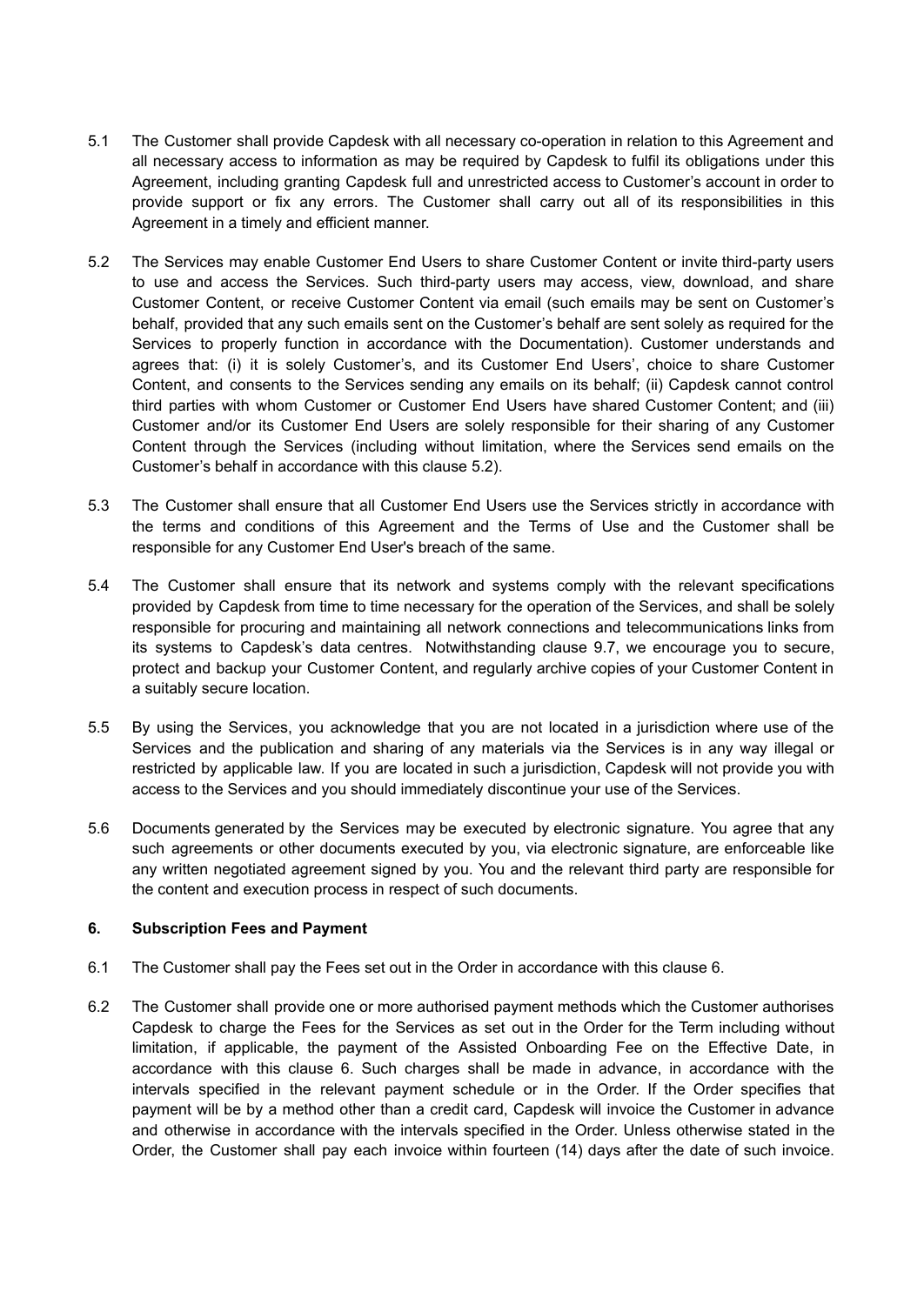The Customer is responsible for providing complete and accurate billing and contact information to Capdesk and notifying Capdesk of any changes to such information.

- 6.3 Fees for the Services may be collected via a payment processor as notified to the Customer from time to time. Capdesk may suspend the Customer's access to the Services if any payment is not successfully settled due to expiration, insufficient funds or otherwise. For some payment methods, the issuer may charge certain fees, such as foreign transaction fees or other fees relating to the processing of the payment method, which shall be due and payable by the Customer. The Customer may be required to accept the terms and conditions of the issuer of the payment method or the third party payment processor to make the relevant payment as set out in the Order.
- 6.4 Subject to clause 6.5, If Capdesk has not received payment by the due date, and without prejudice to any other rights and remedies of Capdesk, Capdesk may, without liability, disable the Customer's and all Customer End Users' passwords, accounts and access to all or part of the Services until the invoice(s) concerned are paid in full. Interest shall accrue on a daily basis on any overdue amounts at an annual rate equal to 2.5% above the Bank of England's base rate, commencing on the due date and continuing until fully paid, whether before or after judgment.
- 6.5 If you believe that we have charged you in error, you must contact us within thirty (30) days of such charge or invoice pursuant to the conditions for giving notice in clause 14.5. No refunds will be given for any charges or invoices more than sixty (60) days old.
- 6.6 Fees are payable in the currency detailed in the Order, and are non-cancellable and non-refundable. Fees are stated exclusive of value added tax or relevant sales tax, which shall be added to Capdesk's invoice(s) at the appropriate rate. All amounts due under this Agreement shall be paid by the Customer in full without any set-off, counterclaim, deduction or withholding (other than any deduction or withholding of tax as required by applicable law).
- 6.7 Capdesk shall be entitled to increase the Fees at the start of each Renewal Term upon forty five (45) days' prior written notice to the Customer.

## **7. Compliance with Laws and Regulations**

7.1 The Customer shall comply with all applicable laws and regulations in the exercise of its rights and the performance of its obligations pursuant to this Agreement.

## **8. Intellectual Property Rights**

- 8.1 As between the parties, all Intellectual Property Rights in and to the Software, the Derived Data, the Services and Documentation shall belong to, and remain vested in, Capdesk or where applicable any relevant licensor, at all times. The Customer shall retain all right, title and interest to its pre-existing Intellectual Property Rights.
- 8.2 Without prejudice to clause 8.1 or to the provisions of clause 2 above, to the extent that the Customer's, or any Customer End User's use of the Services results in Improvements, whether through the Customer's feedback or by any other means, then notwithstanding any rights or remedies of Capdesk under clause 2 above, any and all Intellectual Property Rights in and to such Improvements shall immediately vest in and be owned by Capdesk. Any Customer feedback shall be free from any confidentiality restrictions that might otherwise be imposed upon Capdesk pursuant to clause 12 of this Agreement.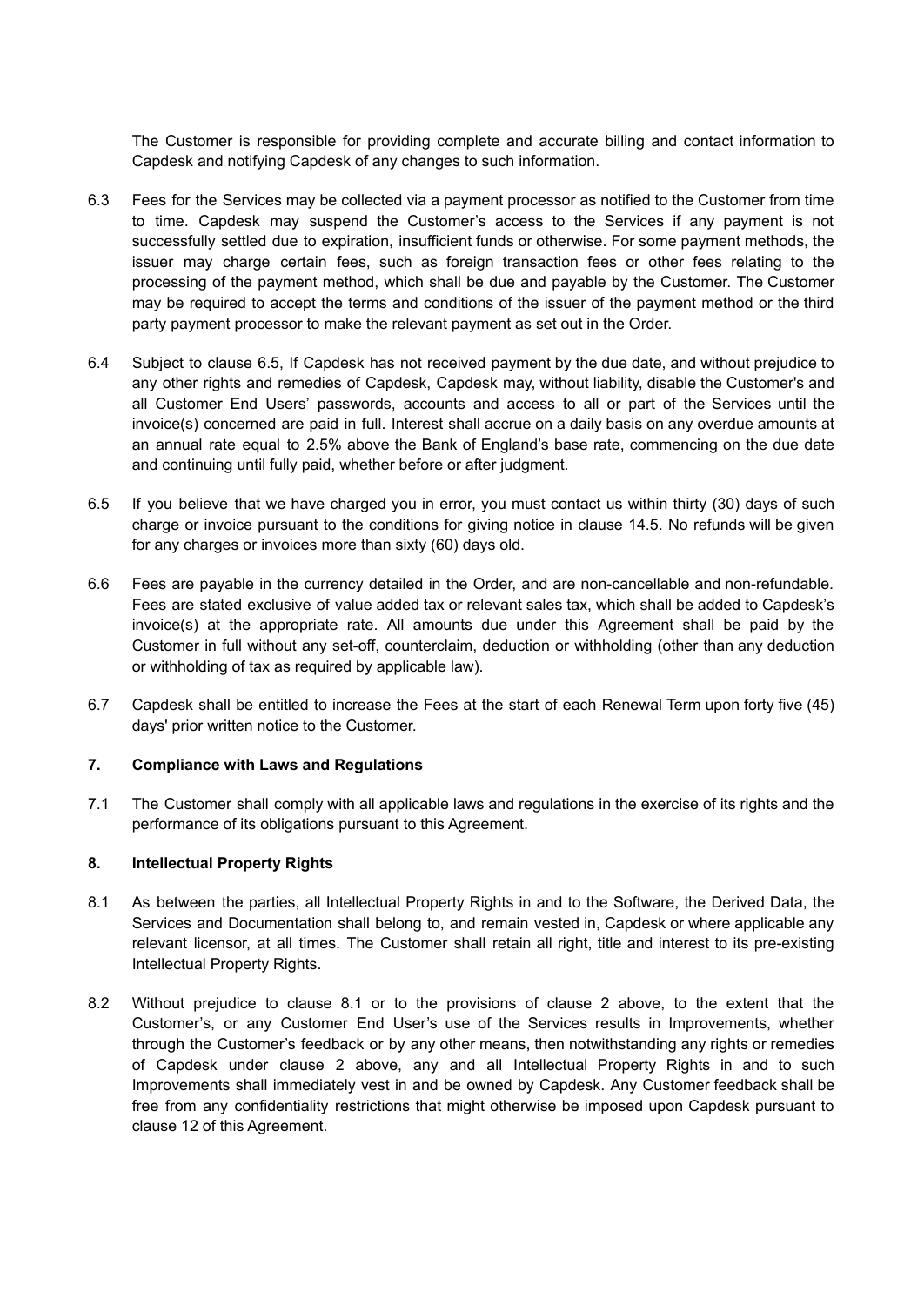- 8.3 Capdesk shall defend the Customer against any third party claims that the use of the Software in accordance with this Agreement infringes any third party Intellectual Property Right and shall indemnify the Customer for and against any amounts awarded against the Customer in judgment or settlement of such claims, provided that: (i) Capdesk is given prompt notice of such claim; (ii) the Customer provides reasonable co-operation to Capdesk in the defence and settlement of such claim, at Capdesk's expense; (iii) Capdesk is given sole authority to defend or settle the claim; and (iv) the Customer makes no admission of liability or fault itself or on behalf of Capdesk.
	- 8.4 In the defence or settlement of any claim pursuant to clause 8.3 above, Capdesk may at its sole option and expense either:
		- 8.4.1 procure for the Customer the right to continue using the Software in the manner contemplated by this Agreement;
		- 8.4.2 replace or modify the Software so that it becomes non-infringing; or
		- 8.4.3 terminate this Agreement forthwith by notice in writing and without further liability to the Customer.
- 8.5 Capdesk shall not in any circumstances have any liability (including in respect of the indemnity provided under clause 8.3) if the alleged infringement is based on: (i) modification of the Software by anyone other than Capdesk; or (ii) the Customer's or any Customer End User's use of the Software otherwise than in accordance with this Agreement or in a manner contrary to the instructions given to the Customer by Capdesk in connection therewith; or (iii) the Customer's or any Customer End User's use of the Software after notice of the alleged or actual infringement from Capdesk or any appropriate authority; or (iv) use or combination of the Software with any other software or hardware, in circumstances where, but for such combination, no infringement would have occurred.
- 8.6 The Customer hereby indemnifies Capdesk against all or any costs, claims, damages or expenses incurred by Capdesk in respect of: (i) any third party claims relating to the Customer's or any Customer End User's use of the Software of the Services or otherwise than in accordance with this Agreement; or (ii) any alleged infringement of any third party Intellectual Property Right in respect of the Customer Content.
- 8.7 This Clause 8 sets forth the Customer's sole remedies and Capdesk's sole liability and obligation for any actual, threatened or alleged claims that the Software and/or Services infringes, misappropriates or otherwise violates any third party Intellectual Property Rights.

## **9. Term and Termination**

- 9.1 This Agreement shall commence as of the Effective Date and, unless terminated sooner as provided herein, shall continue for the Term. This Agreement will terminate automatically if the Customer fails to comply with any of the limitations or other requirements described herein.
- 9.2 Without affecting any other right or remedy available to it, either party may terminate this Agreement with immediate effect by giving written notice to the other party if:
	- 9.2.1 the other party fails to pay any amount due under this Agreement on the due date for payment and remains in default not less than ten (10) Business Days after being notified in writing to make such payment;
	- 9.2.2 if the other party commits a material breach of any term of this Agreement, which breach is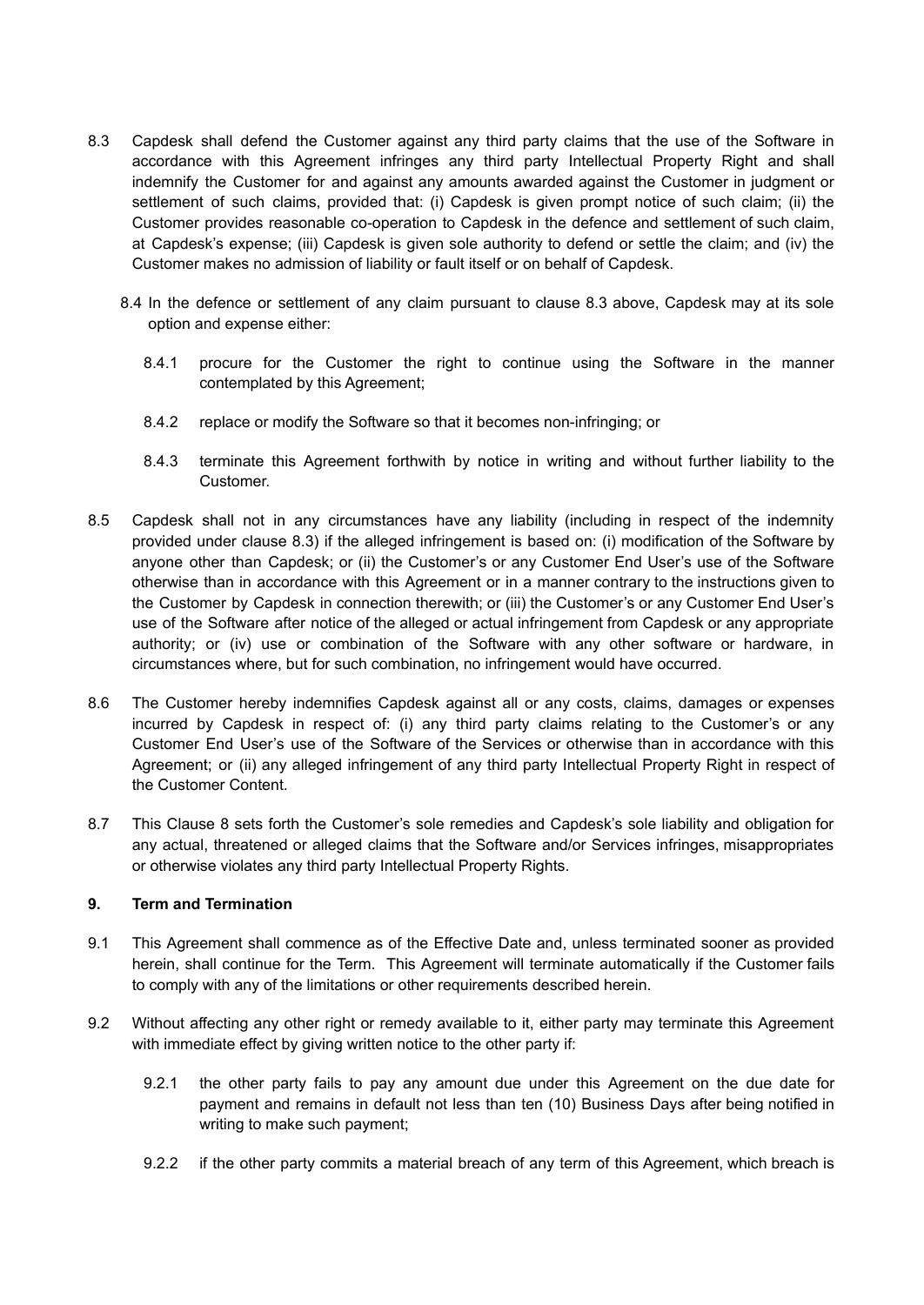irremediable or (if such breach is remediable) fails to remedy that breach within thirty (30) days after being notified in writing to do so; or

- 9.2.3 the other party takes any step or action in connection with its entering administration, provisional liquidation or any composition or arrangement with its creditors (other than in relation to a solvent restructuring), being wound up (whether voluntarily or by order of the court, unless for the purpose of a solvent restructuring), having a receiver appointed to any of its assets or ceasing to carry on business or, if the step or action is taken in another jurisdiction, in connection with any analogous procedure in the relevant jurisdiction, or it ceases or threatens to cease to carry on business.
- 9.3 The Customer may terminate this Agreement: (i) in accordance with clause 4.2; (ii) in accordance with clause 14.6; or (ii) with immediate effect by giving written notice to Capdesk during the Assisted Onboarding Period, in each case it shall be entitled to a pro-rated refund of any unearned, pre-paid Fees in respect of the Services as at the date of termination.
- 9.4 Capdesk may terminate this Agreement at any time in whole or in part without cause by giving a minimum of three (3) months' written notice to the Customer, and provided that such notice does not expire during the course of the Initial Term or then current Renewal Term, and only upon expiry of the Initial Term or then current Renewal Term.
- 9.5 Without prejudice to any other rights or remedies to which Capdesk may be entitled under this Agreement, if Capdesk knows or has reasonable grounds to suspect that the Customer is acting in breach of its obligations under this Agreement (including failure to pay Fees), Capdesk may notify the Customer in writing accordingly and may immediately suspend the Customer's and all Customer End Users' access to the Services until such breach can be remedied or until Capdesk is satisfied, acting reasonably, that its suspicions are unfounded.
- 9.6 On termination of this Agreement for any reason: (i) all licences granted under this Agreement shall immediately terminate; each party shall return and make no further use of any Confidential Information, equipment, property and other items (and all copies of them) belonging to the other party; and (ii) any rights, remedies, obligations or liabilities of the parties that have accrued up to the date of termination, including the right to claim damages in respect of any breach of this Agreement which existed at or before the date of termination shall not be affected or prejudiced.
- 9.7 At all times during the Term, Customer shall have the ability to access, extract, and delete Customer Content. Capdesk will retain Customer Content stored in the Services for thirty (30) days after expiration or termination of Customer's subscription so that Capdesk may may extract Customer Content at the Customer's request. Capdesk may charge for any assistance required by Customer to extract Customer Content at its then current daily rates for data extraction. After said 30-day period ends, Capdesk will disable Customer's account and delete all Customer Content and personal data (within thirty (30) days), save to the extent that Capdesk is required by any applicable law to retain some or all of such Customer Content. In such event, Capdesk shall extend the protections of the Agreement to such retained Customer Content and limit any further processing of such Customer Content only to those limited purposes for which, and only for so long as, such retention is required by applicable law. Nothing contained herein shall require Capdesk to alter, modify, delete, or destroy backup tapes or other media created in the ordinary course of business for purposes of disaster recovery and business continuity, so long as such tapes or other media are kept solely for such purposes and are overwritten, recycled, or otherwise remediated in the ordinary course of business. Capdesk has no liability for the deletion of Customer Content or personal data as described in this clause.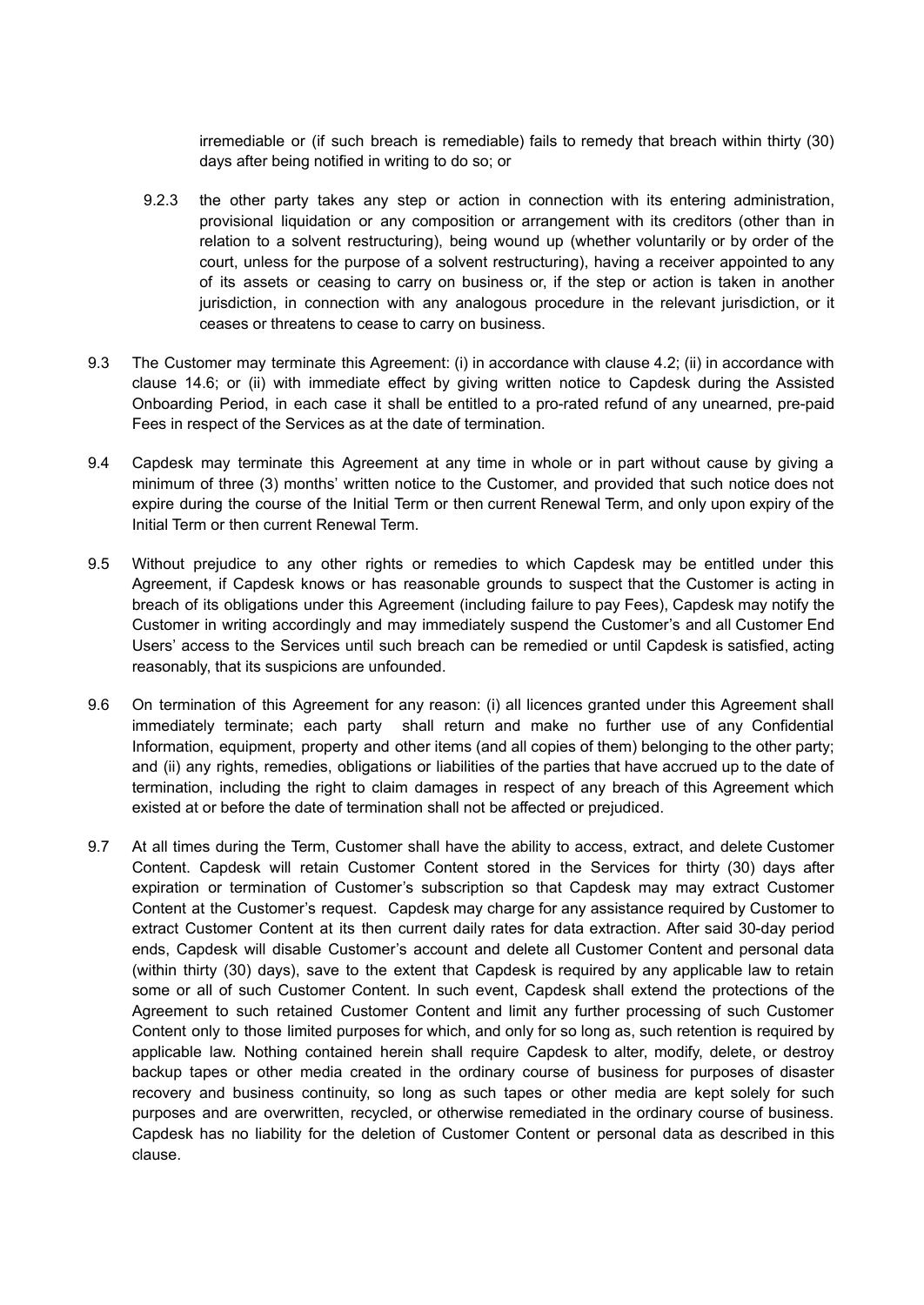# **10. Exclusion of Warranties**

- 10.1 Except as expressly and specifically provided in this Agreement, all warranties, representations, conditions and all other terms of any kind whatsoever implied by statute or common law are, to the fullest extent permitted by applicable law, excluded from this Agreement; and the Software, the Services and any information provided by or on behalf of Capdesk are provided to the Customer on an "as is" basis. No such information obtained by Customer or Customer End Users from use of the Services shall constitute financial advice or shall be construed as an endorsement or criticism of any company or other entity.
- 10.2 The Customer and its Customer End Users acknowledge that the Services are intended for informational purposes only. You acknowledge: (i) that Capdesk expressly disclaims all liability in relation to financial advice, in accordance with this clause 10 and clause 11.2; (ii) any such information or material contained in the Services is not to be construed as a recommendation; or an offer to buy or sell; or the solicitation of an offer to buy or sell any security, financial product, or instrument. Investments made in unlisted companies give rise to substantial risk and are not suitable for all investors, and you should not enter into any transactions unless you have fully understood all such risks and have independently determined that such transactions are appropriate for you. You should not construe any of the information or material contained in the Services as business, financial, investment, hedging, trading, legal, regulatory, tax, or accounting advice. Capdesk takes no responsibility for any Customer act or omission, which you make directly or indirectly as a result of the information you obtained through the Services. The Customer shall use the information it obtains through its use of the Services to inform any investment decisions solely at its own risk. The Customer expressly acknowledges that Capdesk is not providing any financial or investment-related advice or services under this Agreement.
- 10.3 The Customer acknowledges that in respect of any third party data provided by third parties, Capdesk: (i) is not able to verify the accuracy, reliability, quality or completeness of such third party data; and (ii) is not responsible for and shall have no liability whatsoever in respect of any results or information generated or implied by the Customer through its use of the Services where such results or information uses, incorporates, is based on, or otherwise pertains to such third party data.

# **11. Limitation of Liability**

- 11.1 This clause 11 sets out the entire financial liability of Capdesk to the Customer arising under or in connection with this Agreement, in respect of any use made by the Customer or its Customer End Users of the Services; and in respect of any representation, statement or tortious act or omission (including negligence) arising under or in connection with this Agreement.
- 11.2 Except as expressly and specifically provided in this Agreement, the Customer assumes sole responsibility for results or information obtained by Customer End Users from the use of the Services, and for conclusions drawn from such use. Capdesk shall have no liability for any damage caused by errors or omissions in any information or any actions taken by Capdesk at the Customer's direction. No other party is entitled to rely on the information or materials contained in the Services for any purpose whatsoever, and Capdesk disclaims any responsibility to any such third party who has had communicated to him or her the information or advice provided by or on behalf of Capdesk to the Customer.
- 11.3 Nothing in this Agreement excludes either party's liability for death or personal injury caused by its negligence, fraud or fraudulent misrepresentation or for any liabilities that cannot be excluded under applicable law.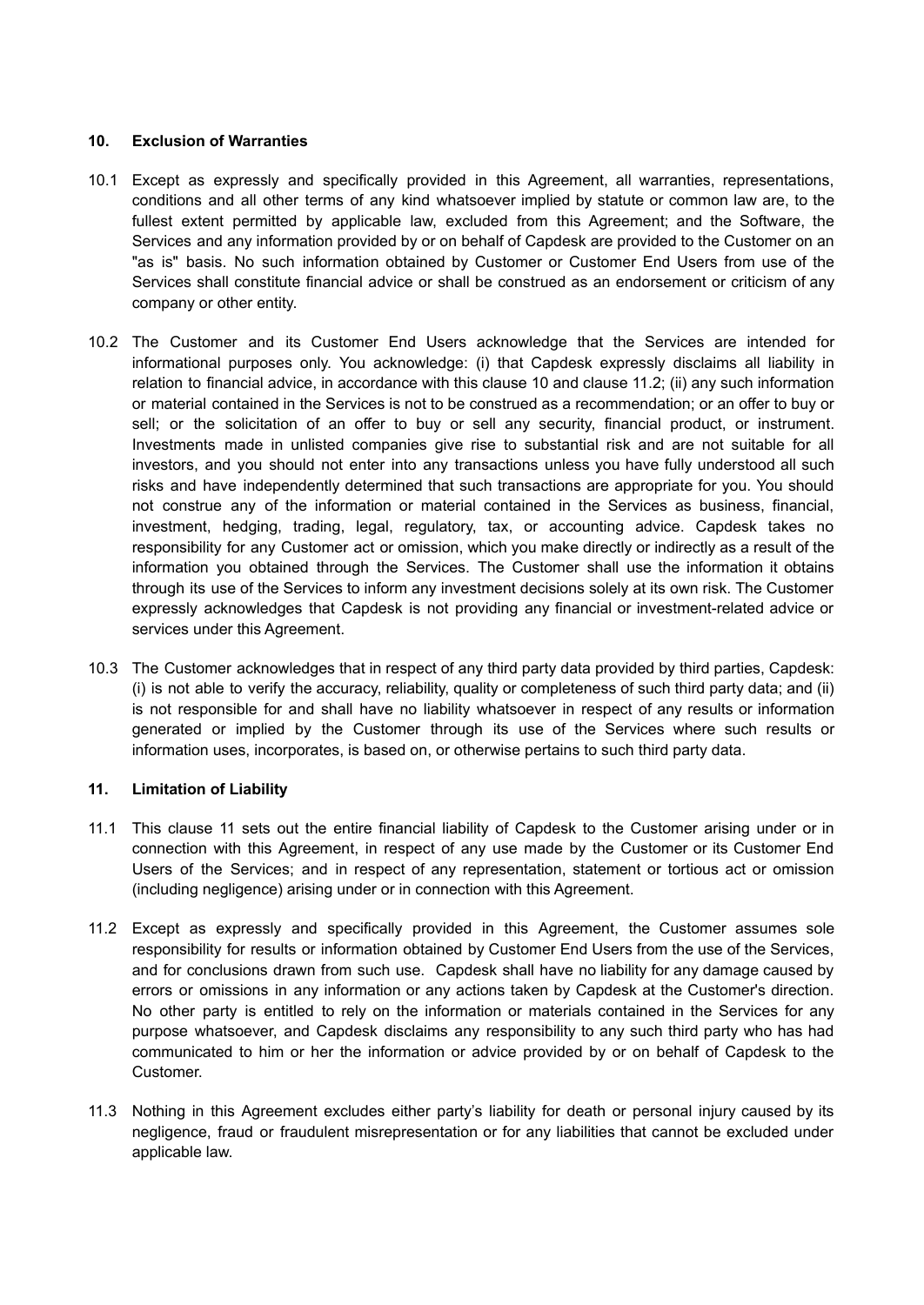- 11.4 Subject to clause 11.3 Capdesk shall not be liable for any consequential, indirect, special, incidental, punitive or exemplary damages, whether foreseeable or unforeseeable, loss of profit, loss of business, loss of goodwill, loss of or corruption of data, loss caused or contributed to by any employee, agent, contractor or representative of the Customer, loss caused as a result of the Services being unavailable as a result of planned downtime for the Services as notified to the Customer, loss arising from any failure of the Customer's infrastructure and/or utilities, loss caused as a result of the Services being unavailable caused by a Force Majeure Event, loss caused by the failure or delay of any third party application or service or network, however arising under this Agreement.
- 11.5 Capdesk's entire, aggregate liability in contract, tort (including negligence) arising out of or relating to this Agreement shall be limited to the greater of: (i) the total Subscription Fees paid during the twelve (12) months immediately preceding the date on which the claim arose; or (ii) two hundred thousand pounds (£200,000).

## **12. Confidential Information**

- 12.1 Each party may have access to Confidential Information of the other party under this Agreement. A party's Confidential Information shall not include information that: (i) is or becomes publicly known through no act or omission of the receiving party; or (ii) was in the other party's lawful possession prior to the disclosure; or (iii) is lawfully disclosed to the receiving party by a third party without restriction on disclosure; or (iv) is independently developed by the receiving party, which independent development can be shown by written evidence.
- 12.2 Subject to clause 12.4, each party shall hold the other's Confidential Information in confidence and, unless required by law, not make the other party's Confidential Information available to any third party, or use the other's Confidential Information for any purpose other than the implementation of this Agreement, except either party may disclose the other party's Confidential Information to its Representatives, strictly on a 'need to know basis' and solely to the extent necessary to comply with the terms of this Agreement.
- 12.3 Each party agrees to take all reasonable steps to ensure that the other's Confidential Information to which it has access is not disclosed or distributed by its employees or agents in violation of this Agreement.
- 12.4 A party may disclose Confidential Information to the extent such Confidential Information is required to be disclosed by law, by any governmental or other regulatory authority or by a court or other authority of competent jurisdiction, provided that, to the extent it is legally permitted to do so, it gives the other party as much notice of such disclosure as possible and, where notice of disclosure is not prohibited and is given in accordance with this clause 12.4, it takes into account the reasonable requests of the other party in relation to the content of such disclosure.
- 12.5 Unless otherwise agreed between the parties, you agree that we shall be entitled to publicise that you are a Customer on our Site, including use of your current logo or otherwise provided that such publicity does not imply any wider trading association or relationship between the parties.
- 12.6 This clause 12 shall survive termination of this Agreement for any reason.

#### **13. Audit**

13.1 Capdesk will, not more than one time per calendar year, permit the Customer to conduct an audit to ensure Capdesk is in compliance with this Agreement. Such an audit will be conducted by an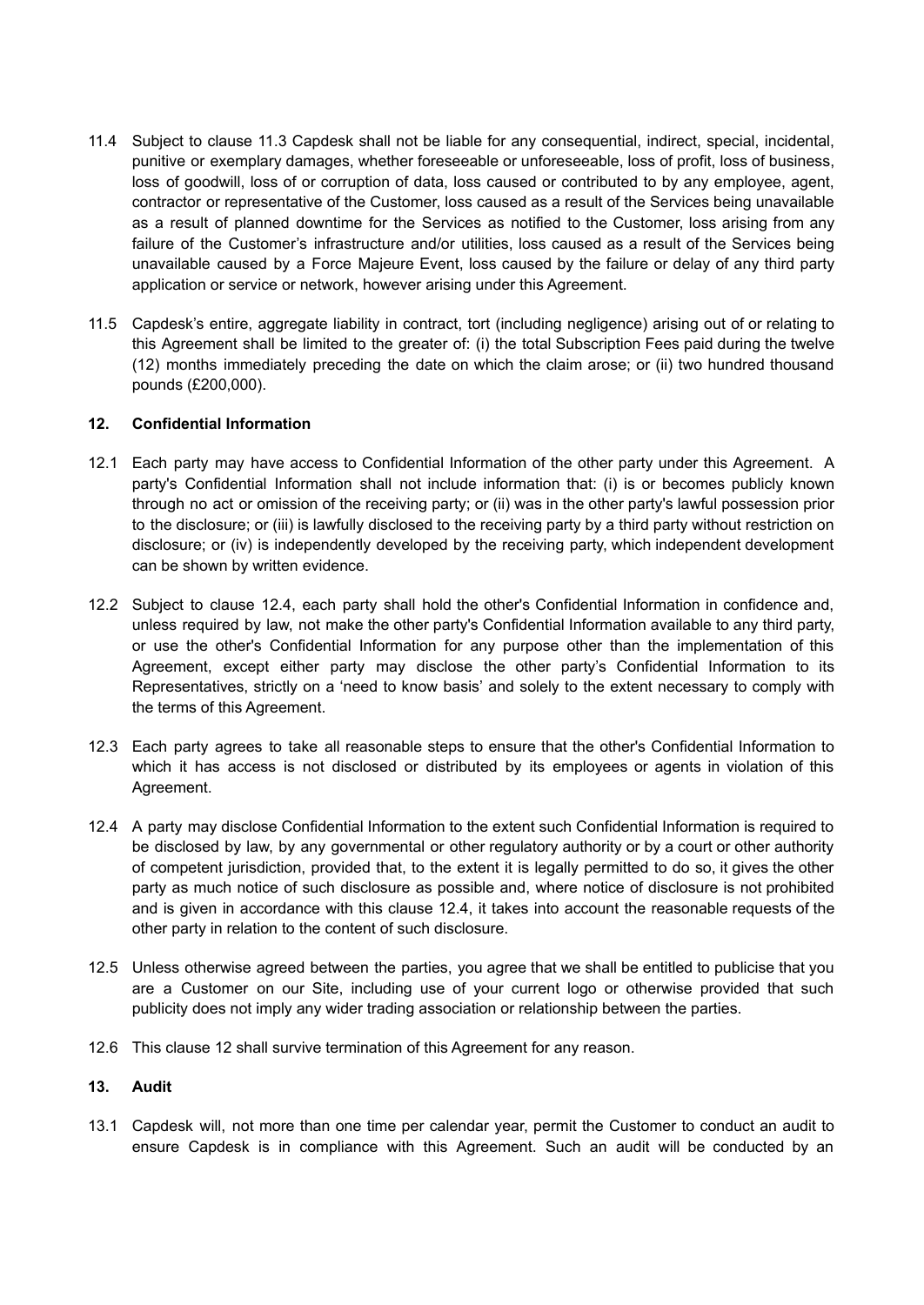independent, accredited third-party audit firm, during regular business hours, with reasonable advance notice to Capdesk (not less than thirty (30) days), and subject to reasonable confidentiality and security procedures. Neither Customer nor the auditor shall have access to any data from Capdesk's other customers or to Capdesk's systems or facilities not involved in the Services. Customer is responsible for all costs and fees related to such audit, including all reasonable costs and fees for any and all time Capdesk expends for any such audit, in addition to the rates for services performed by Capdesk. If the audit report generated as a result of Customer's audit includes any finding of material non-compliance, Customer shall share such audit report with Capdesk and Capdesk shall promptly cure any material non-compliance.

# **14. General**

- 14.1 **Insurance.** Each party shall obtain and maintain in force insurance with a reputable insurance company for the duration of the Term of this Agreement, against all risks which would normally be insured against by a reasonably prudent customer or supplier, in the context of this Agreement.
- 14.2 **Entire agreement.** This Agreement constitutes the entire agreement between the parties and supersedes and extinguishes all previous agreements, promises, assurances, warranties, representations and understandings between them, whether written or oral, relating to its subject matter.
- 14.3 **Assignment.** The Customer shall not assign, transfer, charge, sub-contract or deal in any other manner with all or any of its rights or obligations under this Agreement without the prior written consent of Capdesk. Capdesk may at any time assign, transfer, charge, sub-contract or deal in any other manner with all or any of its rights or obligations under this Agreement.
- 14.4 **Force Majeure.** Neither party is responsible for failure to fulfil its obligations herein, except for any payment obligations, due to causes beyond its reasonable control that directly or indirectly delay or prevent its timely performance herein, if such delay or failure results from events, beyond its reasonable control, including, without limitation, strikes, acts of God, epidemics, pandemics or other outbreak of infectious disease or other public health crisis (and any government response to them, including quarantine or other employee restrictions), war, terrorism, riot, denial of service attacks, or compliance with any law or governmental order ("**Force Majeure Event**"). Dates or times by which each party is required to render performance under this Agreement shall be postponed automatically to the extent that the party is delayed or prevented from meeting them by such causes. If the Force Majeure Event prevents, hinders or delays the affected party's performance of its obligations for a continuous period of more than thirty (30) days, either party may terminate this Agreement with immediate effect by giving written notice to the other party.

# 14.5 **Notices.**

- 14.5.1 You can contact Capdesk or you can give Capdesk notice under this Agreement by emailing support@capdesk.com, any such communication (in the absence of a failed delivery receipt) shall take effect at 9.00 am on the next Business Day after transmission.
- 14.5.2 We may contact you or give you notice under this Agreement by emailing the relevant email address then associated with your Customer account. Any such communication shall take effect at 9.00 am on the next Business Day after transmission. It is your responsibility to notify Capdesk of any changes to your email address associated with your Customer account.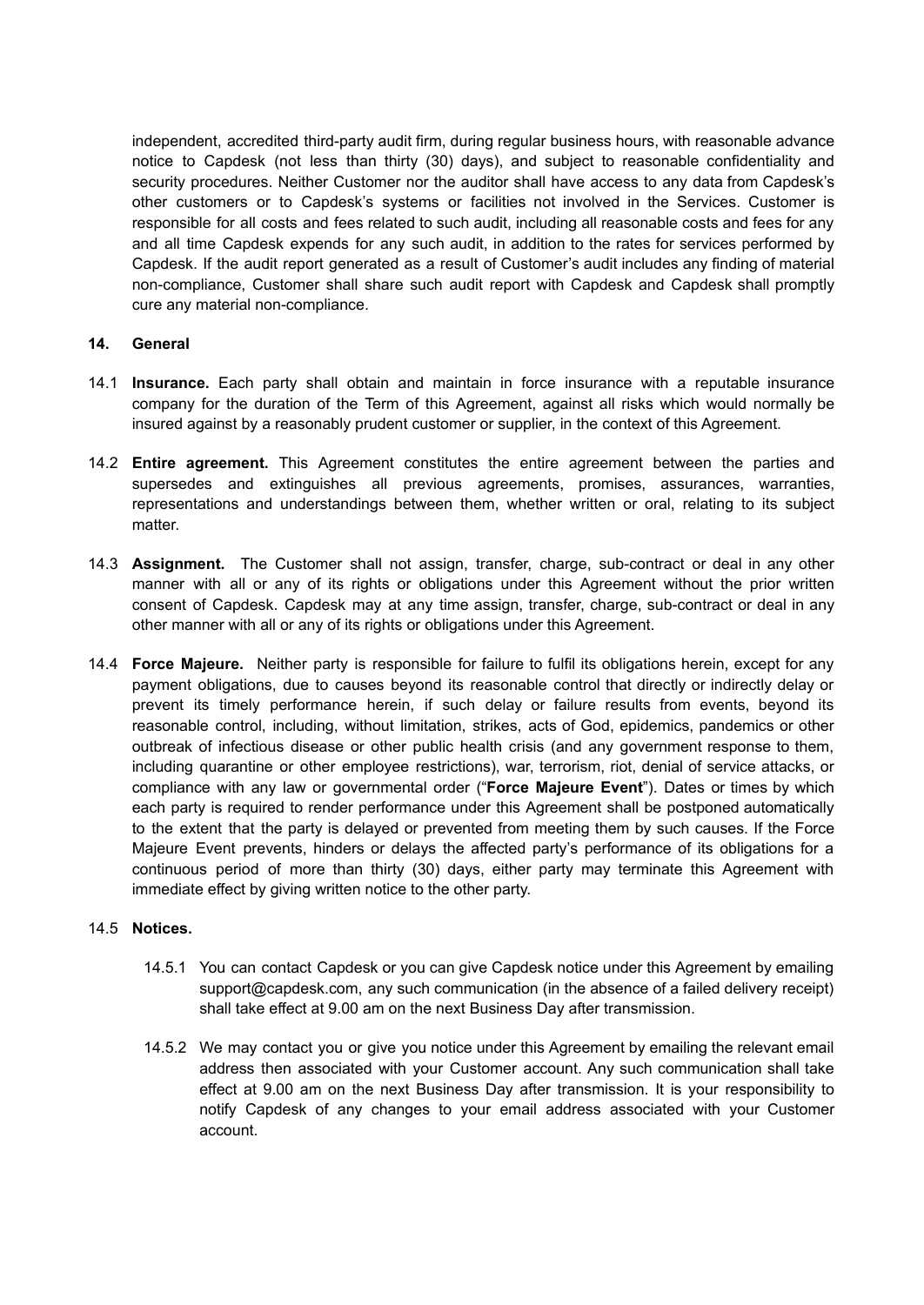- 14.5.3 All notices given under this Agreement must be in the English language.
- 14.6 **Variation.** You agree that Capdesk may modify this Agreement at any time in its sole discretion. Changes to this Agreement will be notified to you at least sixty (60) days in advance and/or published on Capdesk's Site, thereby giving you the opportunity to object to any such change to this Agreement. If you object to any such change, you may terminate this Agreement on written notice to Capdesk, provided you give such notice within thirty (30) days of being informed of the relevant change ("**Change Assessment Period**"). Subject to clause 9, this termination right is your sole and exclusive remedy if you object to any such change to the Agreement. If you continue to use the Services after expiry of the Change Assessment Period, you will be deemed to have accepted all new terms of the Agreement.
- 14.7 **Waiver.** No failure or delay by a party to exercise any right or remedy provided under this Agreement or by law shall constitute a waiver of that or any other right or remedy, nor shall it prevent or restrict the further exercise of that or any other right or remedy. No single or partial exercise of such right or remedy shall prevent or restrict the further exercise of that or any other right or remedy.
- 14.8 **Severance.** If any provision or part-provision of this Agreement is or becomes invalid, illegal or unenforceable, it shall be deemed modified to the minimum extent necessary to make it valid, legal and enforceable. If such modification is not possible, the relevant provision or part-provision shall be deemed deleted. Any modification to or deletion of a provision or part-provision under this clause shall not affect the validity and enforceability of the rest of this Agreement.
- 14.9 **Relationship.** Each of the parties to this Agreement is an independent contractor and nothing contained in this Agreement shall be construed to imply that there is any relationship between the parties of agents or of principal/agent or of employer/employee nor are the parties hereby engaging in a joint venture and accordingly neither of the parties shall have any right or authority to act on behalf of the other nor to bind the other by contract or otherwise, unless expressly permitted by the terms of this Agreement. The parties acknowledge that the arrangements between them are non-exclusive. Nothing contained in this Agreement shall prohibit either of the parties from conducting business activities with other third parties. This Agreement shall not prevent Capdesk from entering into similar agreements with third parties, or from independently developing, using, selling or licensing documentation, products and/or services which are similar to those provided under this Agreement.
- 14.10 **Third party rights.** A person who is not a party to this Agreement shall not have any rights to enforce any term of this Agreement.
- 14.11 **Counterparts.** This Agreement may be executed in any number of counterparts, each of which when executed shall constitute a duplicate original, but all the counterparts shall together constitute the one agreement.
- 14.12 **Capdesk entity, Governing Law and Jurisdiction.** Unless otherwise specified in the relevant Order, the Capdesk entity entering into this Agreement, the law that will wll apply in any dispute or claim (including non-contractual disputes or claims) arising out of or in connection with this Agreement, and the courts that have exclusive jurisdiction over any such dispute or claim, shall be determined in accordance with the table below.

| If Customer is domiciled Capdesk entity<br>(incorporated) in: |  | The governing<br>Law is: | <b>Courts with</b><br>exclusive<br>iurisdiction: |
|---------------------------------------------------------------|--|--------------------------|--------------------------------------------------|
|---------------------------------------------------------------|--|--------------------------|--------------------------------------------------|